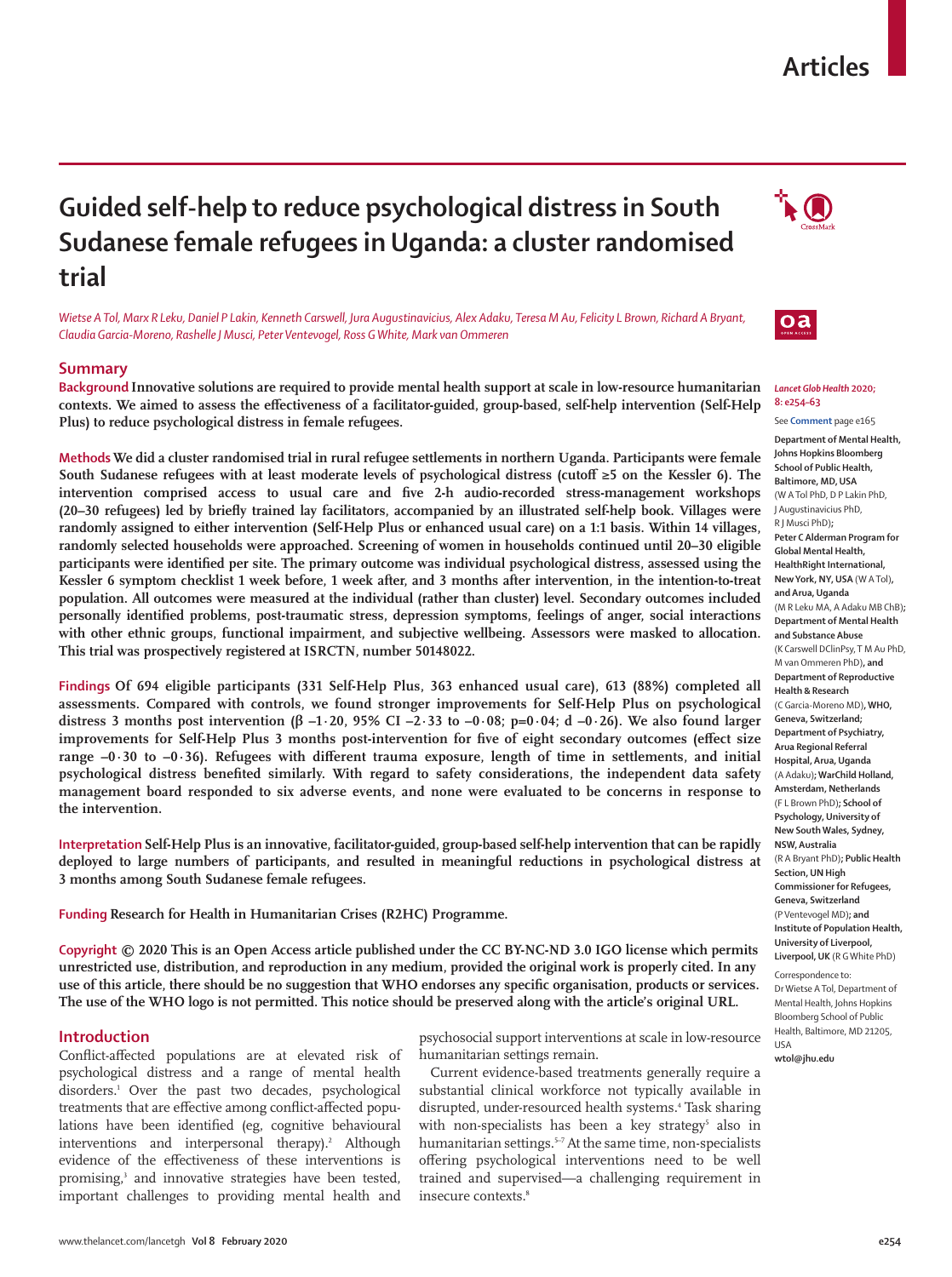## **Research in context**

#### **Evidence before this study**

A meta-analysis of studies with populations affected by humanitarian crises in low-income and middle-income countries highlighted the potential that psychological therapies offer for reducing symptoms of post-traumatic stress disorder (16 trials; low-quality evidence), depression (14 trials; low-quality evidence), and anxiety (five studies; low-quality evidence).

#### **Added value of this study**

There is an opportunity to scale up existing evidence-based psychological therapies in humanitarian settings in low-income and middle-income countries by adapting them in innovative ways. This is, to the best of our knowledge, the first cluster randomised controlled trial evaluating the effectiveness of an

innovative, facilitator-guided, group-based, self-help intervention. The intervention (Self-Help Plus) can be rapidly taught to non-specialist providers (ie, those without specialised mental health training), and is delivered to large groups of people in workshops through audio recordings and an illustrated self-help book. Compared with controls, Self-Help Plus was associated with higher levels of improvements on psychological distress, functioning, and wellbeing outcomes 3 months after the intervention.

## **Implications of all the available evidence**

Guided self-help appears to be a promising first-line strategy for mental health support, that can be delivered rapidly to large groups of people in low-resource humanitarian settings.

Current evidence-based interventions commonly target single mental disorders, whereas comorbidity is highly prevalent in humanitarian settings.9 Training providers in multiple evidence-based therapies for multiple disorders is resource prohibitive. Recent efforts have focused on developing and testing transdiagnostic approaches in humanitarian settings—ie, interventions that can address symptoms across a range of mental health disorders. For example, interventions such as the Common Elements Treatment Approach,<sup>10</sup> Problem Management Plus,<sup>11</sup> and Youth Readiness Intervention<sup>12</sup> have combined elements from disorder-specific evidence-based treatments to target (signs and symptoms of) multiple mental disorders.

Studies on mental health interventions in humanitarian settings have predominantly focused on people scoring above cutoffs on symptom checklists associated with particular mental disorders (notably post-traumatic stress disorder [PTSD] and depression). However, subsyndromal psychological distress is also highly prevalent in conflict-affected populations.8 Psychological distress poses risk for subsequent mental disorders and causes marked impairment.<sup>13,14</sup>

Although non-specialist-delivered interventions reduce psychological symptoms with moderate to large effect sizes, they typically only reach individuals or small groups of people at a time. In settings of armed conflict, large groups of women are survivors of gender-based violence and experience gendered stressors.<sup>15</sup> Although previous studies have evaluated effective treatment strategies with conflict-affected women and girls,<sup>5,16</sup> there remains a paucity of knowledge on how to bring mental health supports to the required scale.<sup>17</sup>

Against these challenges, it is clear that addressing the substantive mental health needs in humanitarian settings will require further innovation. Many other areas of public health promote interventions with small individual health effects (eg, vaccinations against influenza, tobacco pricing, or injury messaging) that, at scale, add up to

large population health effects.18 WHO has been seeking to apply such a public health approach to address vast mental health needs and has developed a multimedia guided (ie, audio recordings and book) self-help intervention called Self-Help Plus.19 The intervention's format was informed by meta-analyses showing promising results for bibliotherapy, group-based prerecorded psychoeducational self-help interventions and guided self-help in general.<sup>20,21</sup> The intervention builds on existing innovations in delivery of mental health interventions in humanitarian settings by relying on task sharing and addressing a broader range of mental health difficulties. At the same time, the intervention was designed to address challenges related to scale and access, by further reducing the burden and demand on a workforce of nonspecialists through a preformatted multimedia delivery package, and to more quickly reach larger numbers of people by being able to be delivered in workshops of 20–30 people. In addition, the intervention's focus on psychological distress broadly (by teaching stress management skills that might be applied across a range of difficulties) might further reduce needs for detailed diagnostic procedures, thus enhancing potential for scale-up.

Following formative research, $22,23$  this study aimed to evaluate the effectiveness of Self-Help Plus in a cluster randomised controlled trial (cRCT) with South Sudanese female refugees living in Uganda. We hypothesised that Self-Help Plus would result in larger improvements on indicators of psychological distress and functioning at the 3-month follow-up compared with controls.

Rhino Camp settlement is located in northwestern Uganda, and hosts more than 250 000 mainly South Sudanese refugees. Renewed armed conflict in South Sudan has instigated the third largest refugee crisis in the world. The population in the Rhino Camp refugee settlement consists, in large majority, of women and children. Female refugees have been exposed to high levels of gender-based violence. We were interested in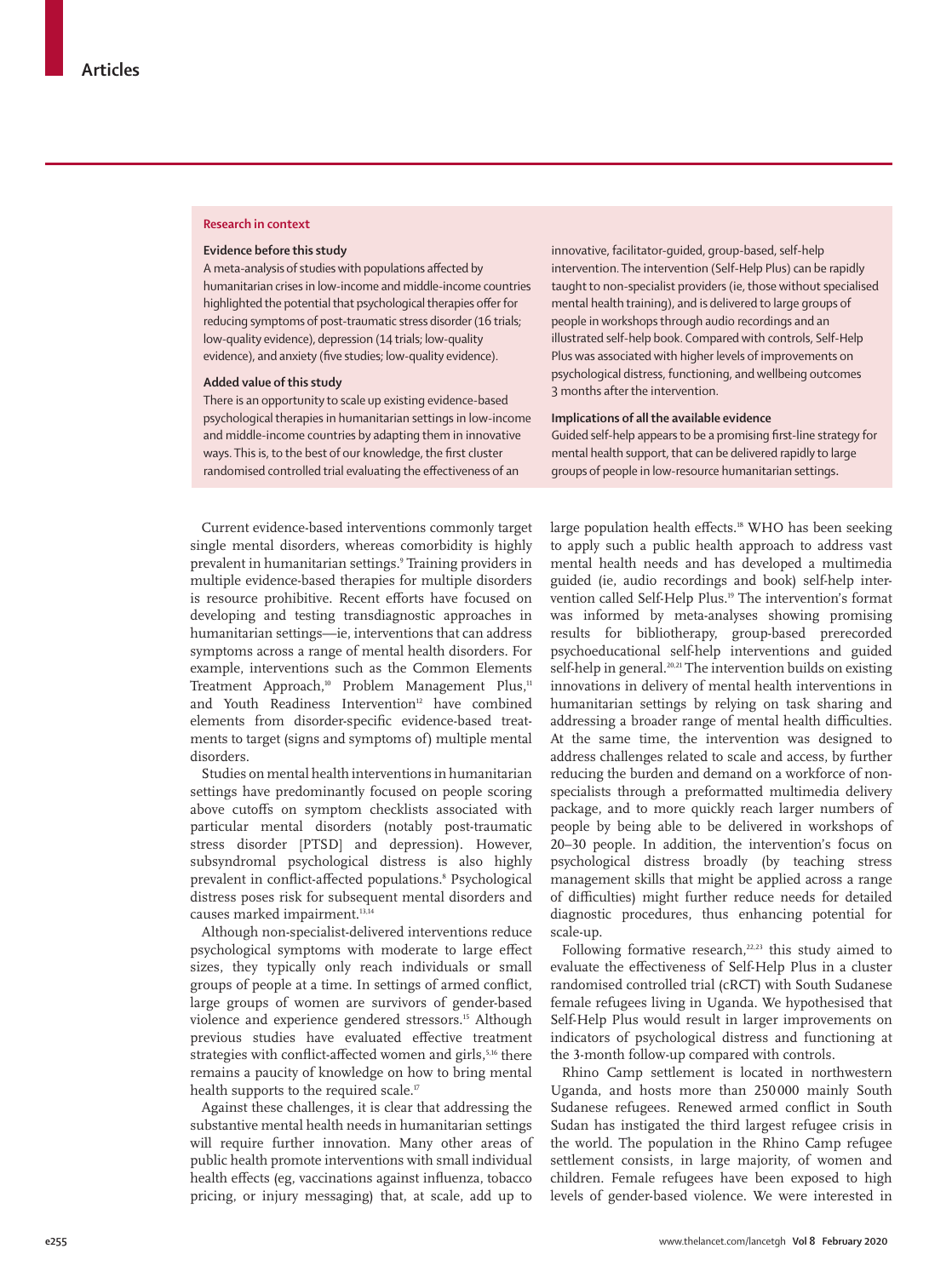testing an intervention that could reduce distress in this particular population, and Self-Help Plus materials briefly mention gender-based violence as a potential cause of psychological distress. At the same time, we were interested in testing an intervention that could strengthen skills to manage distress arising from a broader range of stressors in both men and women, to avoid potential stigma resulting from specifically targeting gender-based violence survivors, and enhance potential scale-up through keeping content more broadly applicable.

# **Methods**

# **Study design**

We did a single-blind, parallel-group cRCT in 14 villages and 694 female South Sudanese refugees in Rhino Camp settlement in northwestern Uganda (figure). The trial protocol was published previously,<sup>24</sup> and no changes were made to design after the trial started. A cluster design was chosen to avoid contamination of intervention materials within villages, because participants might share self-help materials (eg, the book) with their neighbours. The project was approved by the MildMay Uganda Research Ethics Committee, the Uganda National Council for Science and Technology, and the WHO Ethical Review Committee and all participants provided informed consent.

## **Randomisation and masking**

Randomisation was done by an independent epidemiologist at Johns Hopkins University (Baltimore, MD, USA). A simple random allocation sequence was generated using Stata 14 and villages were allocated to intervention with enhanced usual care or enhanced usual care alone, without applying stratification or matching, on 1:1 basis. All settlement villages listed by the Office of the Prime Minister at commencement of the study were eligible for randomisation, except for villages involved in prior formative research. The allocation sequence was hidden from assessors. Self-Help Plus facilitators were given names of Self-Help Plus villages immediately before implementation. To maintain masking, assessors worked in a separate office and visited the settlement on different days from Self-Help Plus facilitators, who were instructed not to disclose allocation.

Within villages, households were randomly selected by spinning a bottle and approaching the first household in the direction pointed to by the bottle and, then repeating this, every fifth household thereafter. We asked whether any Juba Arabic-speaking women were residing in each household. If only one Juba Arabicspeaking female adult lived in the household we approached her for consent. If there were multiple eligible women we randomly selected one by drawing slips. The independent assessors administered the Kessler 6 (K6) to assess psychological distress, applying a cutoff score of five or more for moderate-level



#### *Figure:* **Flow diagram**

K6=Kessler 6. \*Mean cluster size 47·3 participants (s² 43·6). †Mean cluster size 51·9 participants (s² 6·8). ‡Mean cluster size 40·43 participants (s<sup>2</sup> 79·62). §Mean cluster size 47·14 participants (s<sup>2</sup> 10·48).

psychological distress.14 Participants were excluded if they were at imminent risk of suicide (assessed with structured questionnaire); showing observable signs of severe mental disorder (eg, psychosis); or not able to understand basic instructions, with the latter two assessed with observation checklists. Screening continued until we could form two groups of 20–30 participants in each village. In smaller villages, screening stopped after every household in the village had been approached.

#### **Procedures**

The local project coordinator (MRL) approached village leaders to explain the study and ask for permission the day before data collection. Interviewers sought informed consent for baseline assessment the day after initial screening. Participants at imminent risk of suicide were immediately assisted by a trained clinical team, and participants showing observable signs of severe mental disorder (eg, psychosis) were referred to a standby psychiatric team. All questionnaires were administered in interview format. Assessors were Ugandan nationals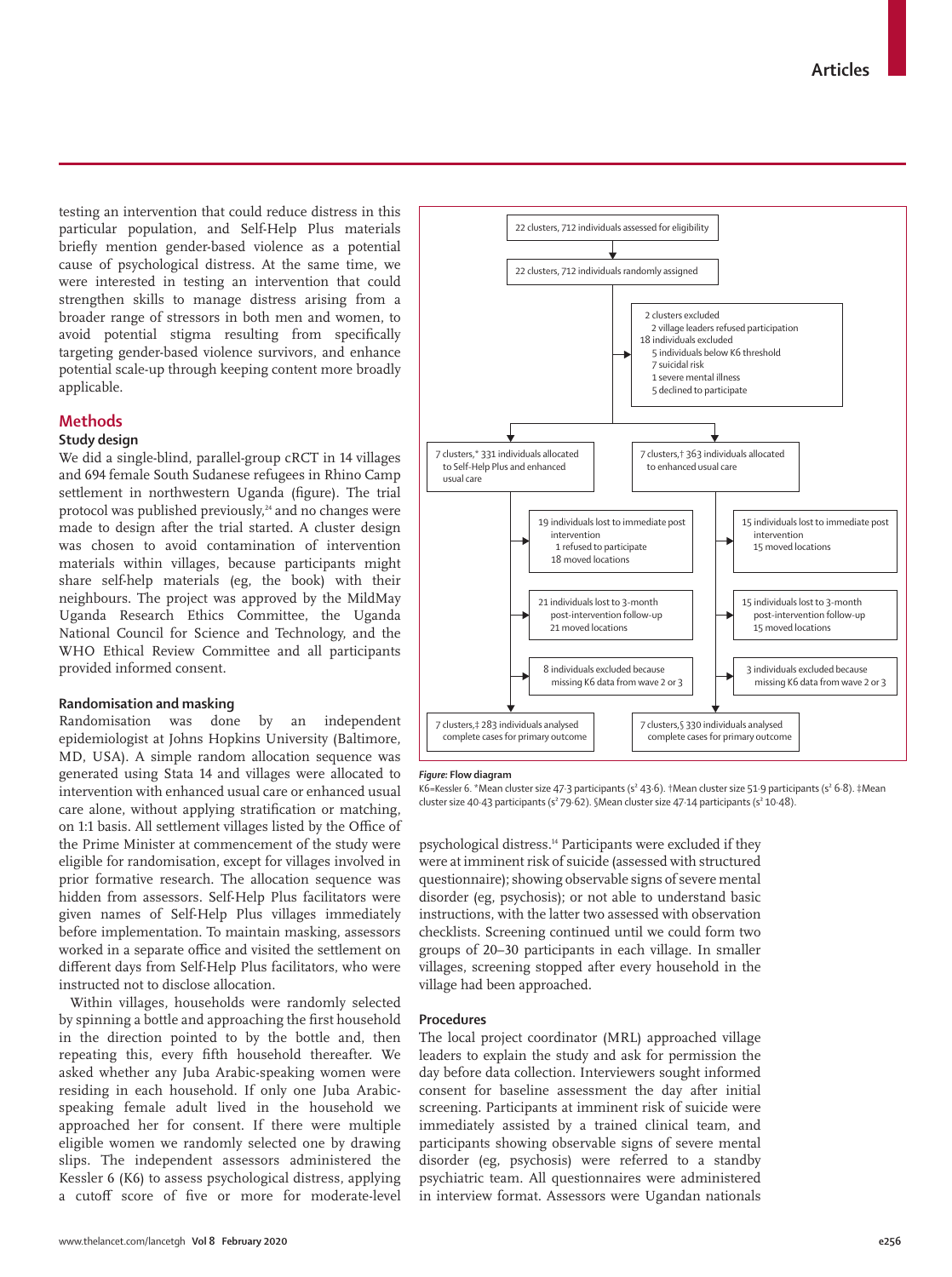residing in the settlement area, proficient in Juba Arabic and English, with at least an undergraduate diploma. Training of assessors took place in a 1-week course that emphasised skills-based learning through role playing.

See **Online** for appendix

Self-Help Plus is based on acceptance and commitment therapy (ACT), a modern variant of cognitive behavioural therapy. More detailed information about session content can be found in the appendix (pp 1–2). ACT builds on the cognitive behavioural therapy tradition and includes some common elements (such as engagement and psychoeducation); however, ACT uses specific techniques (eg, cognitive defusion, mindfulness exercises, and values clarification exercises) to help promote psychological flexibility—the ability to contact the present moment more fully and to maintain or change behaviour so that the person behaves in a way that is consistent with their subjectively identified values.<sup>25</sup> Self-Help Plus incorporates many of these factors, with a strong focus on mindful practices and grounding, values clarification, and compassion (being kind to self and others), with the latter also encouraging a social support element through the practice of acts of kindness towards others outside of sessions. ACT is a-diagnostic, in that it is not a syndromebased or symptom-based approach. Instead it aims to support people in finding more functional ways of coping with difficult life experiences given their self-identified values. A 2019 systematic review<sup>26</sup> of ACT mediation studies found that of the five studies that examined this question, four showed psychological flexibility to mediate treatment outcomes. Although ACT focuses on promoting values-based living, rather than attempting to directly control or reduce symptoms, a substantial evidence base exists linking ACT with reductions in anxiety, depression, and stress,<sup>27</sup> and evidence is emerging for mindfulness based-approaches and ACT<sup>28</sup> in self-help formats. In this study, we therefore expected to find stronger improvements in the intervention condition on all symptom measures. Third-wave approaches (such as ACT and mindfulness-based approaches) have been piloted previously in humanitarian settings,<sup>29-31</sup> but this is—to the best of our knowledge—the first randomised trial. Self-Help Plus comprises a prerecorded psychoeducational audio course of five weekly 2-h sessions, delivered in workshops with 20–30 participants. An illustration-based self-help book with minimal text (to enhance use by participants with basic literacy skills) covers key points from audio sessions. To enhance scalability, Self-Help Plus aims to reduce psychological distress arising in the context of diverse stressors (eg, interpersonal violence or chronic poverty) across a broad range of mental health conditions, regardless of whether people meet diagnostic criteria for particular disorders. Given that content is mainly delivered through audio-recorded materials, it can be delivered by nonspecialists with brief training. Self-Help Plus is not intended for people with complex mental health problems (such as psychosis) or those at imminent risk of suicide.

Self-Help Plus was deemed a good fit for this setting after an initial needs assessment indicated the ubiquity of overthinking,<sup>32</sup> a local idiom of psychological distress and an explicit target of ACT. Initial piloting with one group of male and female refugees each identified challenges with engagement and participation of male refugees.22 We subsequently decided to focus further piloting and the current trial on female refugees, and engage in a separate trajectory to adapt and test the intervention with male refugees. A feasibility  $C\mathbb{C}T^{23}$ found Self-Help Plus to be relevant, acceptable, and feasible among female South Sudanese refugees.

Self-Help Plus was delivered in pairs by eight female facilitators: seven Ugandans residing in the area, and one South Sudanese refugee. All finished secondary education, had experience working in the settlement, and were proficient in Juba Arabic and English. None had formal mental health training or work experience. Four of the facilitators were trained before the uncontrolled pilot trial (5 days)<sup>22</sup> and feasibility trial (4 days)<sup>23</sup> by master trainers (FB, KC). Four new facilitators were trained by listening through the audio, and taking part in practice Self-Help Plus sessions (led by intervention team leader; 4 days); and training in Self-Help Plus facilitation skills (4 days). The facilitator's role was limited, focusing on playing the audio recording, responding to questions and disruptions, and facilitating highly scripted individual exercises and small group discussions.

One facilitator was intervention team leader and led post-session technical debriefs. Intervention supervision was provided by a Ugandan social worker, who was available for questions, attended the debriefs, and provided supervision every 2 weeks. Additional supervision was requested from the Self-Help Plus master trainer if necessary (amounting to  $<$ 2 h per month). Fidelity was checked by the intervention supervisor through adherence forms completed by facilitators. In addition, the intervention supervisor observed 10% of the sessions and completed an adherence form.

Enhanced usual care was provided to participants in both study groups. After screening, all participants met once for 30 min with a trained community health worker who provided psychoeducation using a structured script covering overthinking and strategies for selfmanagement. In addition, participants were provided information on where to access existing mental health services, which comprised psychosocial and pharmacological interventions, offered by a multidisciplinary mental health team that visited the four government primary health-care centres weekly; and a network of trained South Sudanese refugee community health workers providing basic psychosocial support.

## **Outcomes**

All outcomes were measured at the individual (rather than cluster) level. Measures were translated using a structured procedure including: initial translation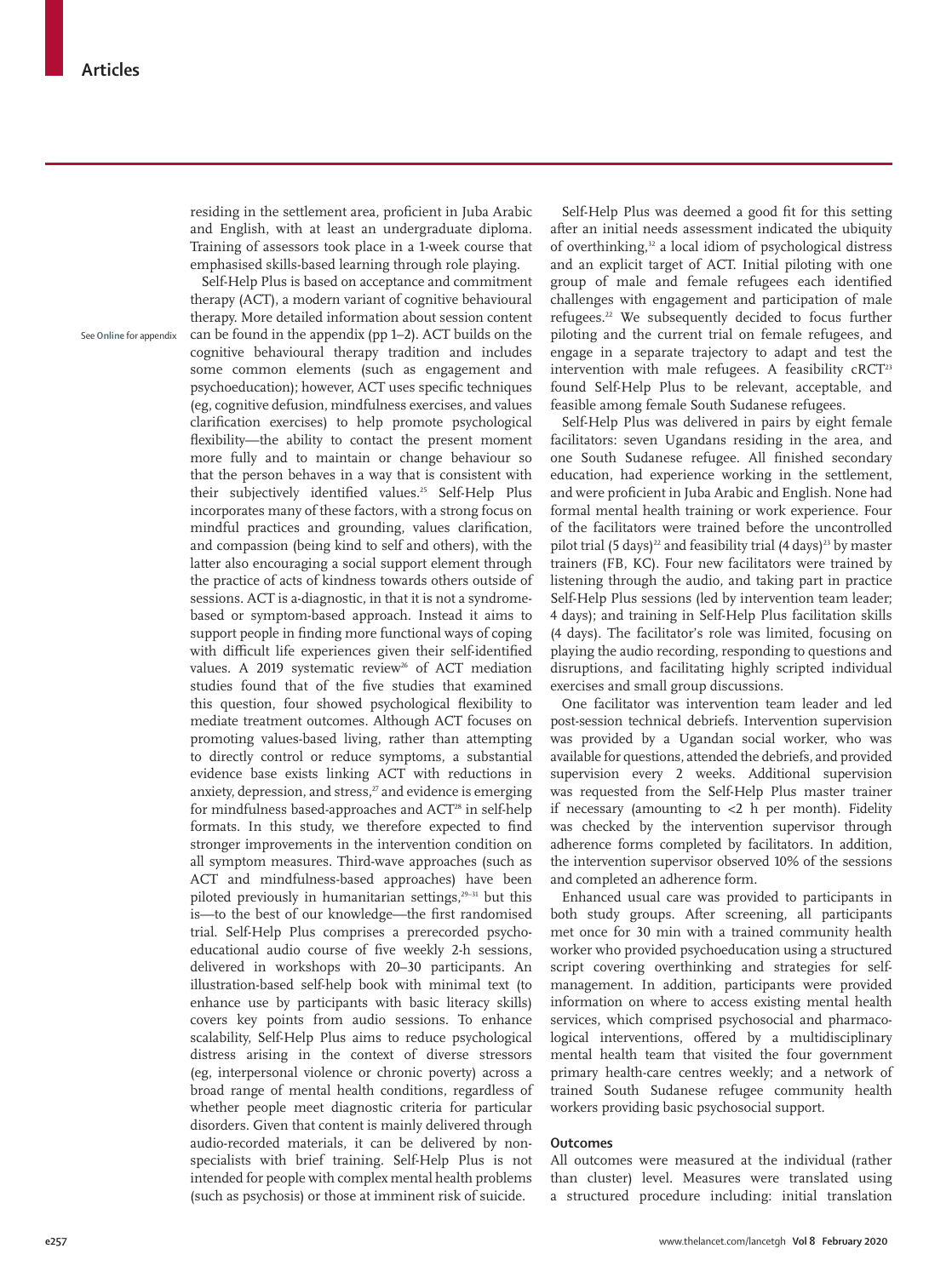from English to Juba Arabic by a bilingual team, with immediate back-translation to English to ensure appropriate translation by the study team; review by an independent South Sudanese mental health expert to assess translations for clinical validity; and several rounds of piloting in which we checked item functioning and consulted with a bilingual team and the community advisory board about comprehensibility, acceptability and other response set issues, relevance, and completeness.33 The primary outcome psychological distress was assessed using the K6, first as a screener, and then re-administered at immediate post-treatment and 3-month follow-up assessment. We selected the K6, rather than a symptom checklist associated with a particular disorder, because it matched well with the idiom of overthinking identified in previous qualitative research,<sup>32</sup> thus measuring a psychological construct of local salience; and assessing the broader stressmanagement aims of Self-Help Plus. The K6 asks six questions about sadness, nervousness, restlessness, hopelessness, feeling everything is an effort, and worthlessness in the last 30 days on a five-point response scale (range zero to 24).<sup>34</sup> The K6 has been widely applied with good psychometric properties in a range of sociocultural settings.<sup>34</sup> We applied the standard cutoff for moderate levels of psychological distress  $(≥5)<sup>14</sup>$  with internal consistency (Cronbach α) of 0·65.

All other outcomes were secondary outcomes. Personally identified problems were examined with the Psychological Outcome Profiles instrument (PSYCHLOPS),<sup>35</sup> which asks participants to describe two problems from their own perspective and rate problem severity on a six-point scale (range zero to 18;  $\alpha=0.65$ ). PTSD symptoms were assessed with the PTSD Checklist-Civilian six-item version (PCL-6), using a five-point scale (range six to 30;  $\alpha=0.72$ ).<sup>36</sup> We measured depression symptoms with the Patient Health Questionnaire, nine-item version (PHQ-9), which has a four-point scale (range zero to 27;  $\alpha=0.67$ ). Anger was assessed using two dichotomous questions asking about explosive anger attacks.<sup>37</sup> Based on formative research<sup>22</sup> we included three questions concerning positive interactions between ethnic groups (greeting, conversing with, and meeting with people from other ethnic groups; scored on a four-point scale [range zero to 12];  $\alpha=0.74$ ). Hazardous alcohol use was assessed but not included in analyses because only four participants reported using alcohol at baseline. We assessed psychological flexibility (both as outcome and putative mediator) using the Acceptance and Action Questionnaire (AAQ-II;<sup>38</sup> seven items on a seven-point scale [range seven to 49];  $\alpha = 0.77$ ).

Functional impairment and subjective wellbeing were assessed with the WHO Disability Assessment Schedule 2.0 (WHODAS)<sup>39</sup> and the WHO-5 Wellbeing Index (WHO-5).<sup>40</sup> We used the 12-item version of the WHODAS, which uses a five-point scale (range 12–60;  $\alpha=0.78$ ). The WHO-5 contains five questions using a six-point scale (range zero to 25;  $\alpha=0.78$ ). In addition, we assessed several moderators (exposure to different levels of traumatic events, session attendance) and costeffectiveness indicators (use and cost of health services, earnings). The results from the latter assessments will be presented elsewhere.

## **Statistical analysis**

We predicted small-to-medium effect sizes at the 3-month follow-up, based on meta-analyses of similar self-help, psychoeducational interventions, and were interested in detecting an effect size of at least  $0.20^{20,28}$ We used the PowerUp! Tool to estimate sample size, using an average cluster size of 42 individuals, 14 clusters (equal assumed), intracluster correlation of 0·012, 20% attrition, 80% power, an α of 0·05, and a two-tailed test. Under these assumptions the minimum detectable effect size is 0·219 with a total sample size of 588. We did not plan interim analyses: trial participation ended after at least three attempts were made to locate all participants for follow-up assessment.

A statistical analysis plan was finalised and signed before data analysis. We followed an intention-to-treat approach; we analysed all participants randomly assigned to either study group, regardless of level of intervention participation. For participants lost at follow-up, we used listwise deletion (or complete case analysis), an acceptable approach when the level of missing data is minimal. Preliminary analyses included a comparison of baseline characteristics to ensure randomisation was successful. We used linear mixed-effects models to evaluate the impact of Self-Help Plus and to accommodate the hierarchical structure of the data using the lme4 package in R with village as a random effect. We present adjusted odds ratios, and 95% CIs using data from the same individual for baseline, post, and follow-up (weeks zero, 6, and 18) assessments. Demographics such as ethnicity, work status, marital status, and initial psychological distress were included as covariates in the random effect model. We explored moderation effects of initial psychological distress severity at baseline, gender-based violence exposure, exposure to trauma, and length of stay in the refugee camp. These moderation analyses involved inclusion of interaction terms (intervention status×moderator variable) in linear mixed-effects models.

### **Role of the funding source**

The funders did not have a role in the research design; collection, analysis, or interpretation of data; writing the Article; nor the decision to submit for publication. The corresponding author had full access to all the data in the study and had final responsibility for the decision to submit for publication.

## **Results**

After screening of 22 clusters containing 712 individuals, two clusters and 18 individuals were excluded. Two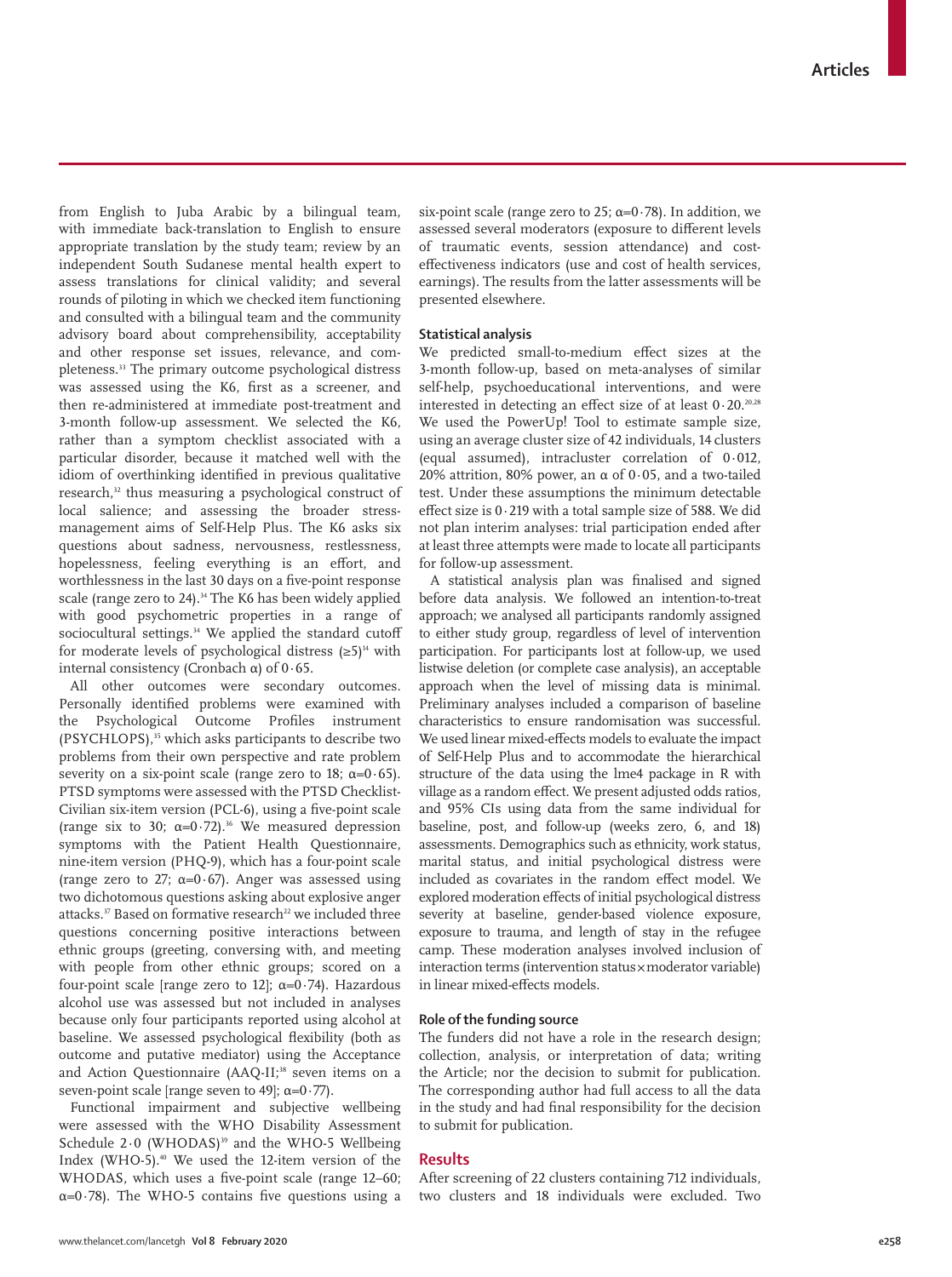|                                                                                                                                                                                   | Total<br>$(N=694)$ | Intervention<br>$(n=331)$ | <b>Enhanced</b><br>usual care<br>$(n=363)$ |  |  |
|-----------------------------------------------------------------------------------------------------------------------------------------------------------------------------------|--------------------|---------------------------|--------------------------------------------|--|--|
| Age, years                                                                                                                                                                        | 30.9(10.9)         | 30.9(10.3)                | 31.0(11.4)                                 |  |  |
| Education                                                                                                                                                                         |                    |                           |                                            |  |  |
| No schooling                                                                                                                                                                      | 205 (30%)          | 98 (30%)                  | 107 (29%)                                  |  |  |
| Primary school                                                                                                                                                                    | 338 (49%)          | 158 (48%)                 | 180 (50%)                                  |  |  |
| Secondary and higher                                                                                                                                                              | 134 (19%)          | 62 (19%)                  | 72 (20%)                                   |  |  |
| Missing                                                                                                                                                                           | 17 (3%)            | 13 (4%)                   | 4(1%)                                      |  |  |
| Ethnicity                                                                                                                                                                         |                    |                           |                                            |  |  |
| Kakwa                                                                                                                                                                             | 337 (49%)          | 151 (46%)                 | 186 (51%)                                  |  |  |
| Dinka                                                                                                                                                                             | 68 (10%)           | 65 (20%)*                 | $3(1%)$ *                                  |  |  |
| Nuer                                                                                                                                                                              | 43 (6%)            | 20(6%)                    | 23 (6%)                                    |  |  |
| Other                                                                                                                                                                             | 227 (33%)          | $81(25%)$ *               | 146 (40%)*                                 |  |  |
| Missing                                                                                                                                                                           | 19 (3%)            | 14 (4%)                   | 5(1%)                                      |  |  |
| Marital status                                                                                                                                                                    |                    |                           |                                            |  |  |
| Single or never married                                                                                                                                                           | 260 (38%)          | 121 (37%)                 | 139 (38%)                                  |  |  |
| Married or living as<br>married                                                                                                                                                   | 418 (60%)          | 197 (60%)                 | 221 (61%)                                  |  |  |
| Missing                                                                                                                                                                           | 16 (2%)            | 13 (4%)                   | 3(1%)                                      |  |  |
| Occupation                                                                                                                                                                        |                    |                           |                                            |  |  |
| Paid work                                                                                                                                                                         | 10(1%)             | 6(2%)                     | 4(1%)                                      |  |  |
| Self-employed                                                                                                                                                                     | 43 (6%)            | 23 (7%)                   | 20(6%)                                     |  |  |
| Farming                                                                                                                                                                           | 46 (7%)            | 23 (7%)                   | 23 (6%)                                    |  |  |
| Student                                                                                                                                                                           | 5(1%)              | 2(1%)                     | 3(1%)                                      |  |  |
| Homemaker                                                                                                                                                                         | 318 (46%)          | 149 (45%)                 | 169 (47%)                                  |  |  |
| Retired                                                                                                                                                                           | $1(-1%)$           | $1(-1%)$                  | $0(0\%)$                                   |  |  |
| Unemployed                                                                                                                                                                        | 245 (35%)          | 111 (34%)                 | 134 (37%)                                  |  |  |
| Other                                                                                                                                                                             | 10 (1%)            | 3(1%)                     | 7(2%)                                      |  |  |
| Missing                                                                                                                                                                           | 16(2%)             | 13 (4%)                   | 3(1%)                                      |  |  |
| Time in refugee settlement                                                                                                                                                        |                    |                           |                                            |  |  |
| <6 months                                                                                                                                                                         | 237 (34%)          | 153 (46%)                 | 84 (23%)                                   |  |  |
| 6 months to 1 year                                                                                                                                                                | 196 (28%)          | 76 (23%)*                 | 120 (33%)*                                 |  |  |
| >1 year                                                                                                                                                                           | 261 (38%)          | 102 (31%)*                | 159 (44%)*                                 |  |  |
| Data are mean (SD) or n (%). *Significant p value (ie, p<0.05) for a $\chi^2$ test of<br>significant difference between study conditions.<br>Table 1: Demographic characteristics |                    |                           |                                            |  |  |

clusters were excluded because the village leaders refused participation; five participants (1%) were excluded for not meeting the moderate psychological distress inclusion criterion. Eight participants (1%) met exclusion criteria (seven for being at imminent risk of suicide and one for potential psychosis), and five declined to participate in screening. This left 694 individuals who met inclusion criteria and who were allocated to either Self-Help Plus (n=331) or enhanced usual care (n=363; figure). We could not interview 34 participants (5%) at the immediate post-intervention assessment and 36 participants (5%) at the 3-month post-intervention assessment. Most of these participants were lost to follow-up because they moved location. Participants lost to follow-up were similar in number across study groups, and attrition was not significantly related to study condition, marital status, work status, or education.

Sociodemographic characteristics are shown in table 1. Study conditions were largely similar with regard to sociodemographics and baseline scores on outcomes, with the exception of ethnicity and length of time in refugee settlement. We included both as covariates in effectiveness analyses. Mean participant age was  $30.9$  years (SD  $10.9$ ). Close to two-thirds (60%) were married, for about half (49%) primary school was the highest received level of education, and about half (49%) of the sample were of Kakwa ethnicity. Most women were either homemakers (46%) or unemployed (35%). The most commonly mentioned adversities from the Harvard Trauma Questionnaire were lack of food or clean water (n=643, 93%), lacking shelter (n=609, 88%), and losing a family member to violence (n=580, 84%). In this sample, 182 women (26%) reported lifetime physical violence perpetrated by an intimate partner, 70 (10%) reported sexual violence by an intimate partner, 167 (24%) women reported physical violence by someone other than their partner, and 46 (7%) reported sexual violence by someone other than their partner. The primary outcome, psychological distress, correlated as expected with other variables, indicating discriminant and convergent validity (appendix pp 4–5). With regard to safety considerations, the independent data safety management board responded to six adverse events, and none were evaluated to be concerns in response to the intervention.

Differences between study conditions on trajectories of the outcome measures are presented in table 2. With regard to the primary outcome, Self-Help Plus led to significantly greater reductions in psychological distress immediately after intervention (β –3·25, 95% CI –4·31 to –2·19; p<0·0001; d –0·72) and 3 months after intervention relative to the enhanced usual care (β –1·20, –2·33 to –0·08; p=0·04; d –0·26). The 3-month effect (our primary endpoint) was not moderated by genderbased violence exposure, exposure to trauma, length of stay in settlement, or levels of initial psychological distress (appendix pp 6–13).

Self-Help Plus, compared with enhanced usual care, was also associated with larger improvements 3 months after intervention for the secondary outcomes of posttraumatic stress and depression symptoms, explosive anger, functional impairment, and subjective wellbeing, with effect sizes ranging from  $-0.30$  to  $-0.36$ . For two secondary outcomes (ie, personally identified problems and psychological flexibility), significant intervention benefits were identified immediately after intervention, but not 3 months after intervention. There were no differences in interethnic relations (secondary outcome) either immediately after or 3 months after intervention.

None of the intervention effects at 3 months were moderated by violence exposure, length in settlement, or baseline levels of psychological distress (appendix p 6–13). Assessment of more than 10% of Self-Help Plus sessions showed near-perfect fidelity: two minor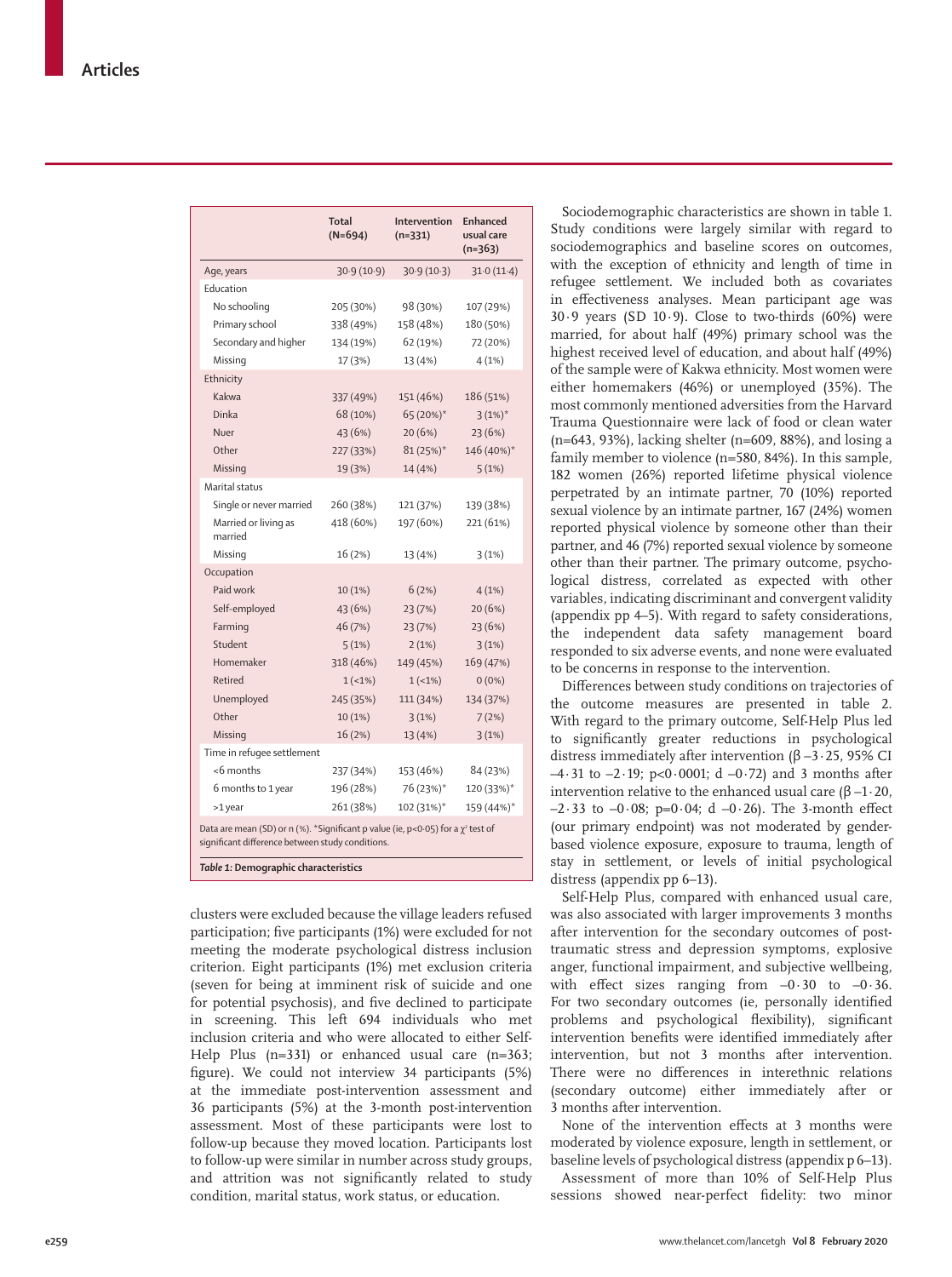mistakes across all eight observed groups were identified (a delay in restarting the audio and taking more time for smaller group discussion than allotted in the manual). Participation in the intervention was consistently high. Of the 331 individuals randomly assigned to Self-Help Plus, 293 (89%) participated in the first session. Participation dropped slightly at the second session, but remained stable and high (session 2, n=267 [81%]; session 3, n=272 [82%]; session 4, n=279 [84%]; and session 5, n=265 [80%]). We did not find evidence that masking of assessors was compromised: assessors correctly guessed the study condition of clusters 35% of the time (18 assessors guessed the study group for 14 villages, and correctly guessed 87 out of 252 observations). Semistructured interviews with 52 participants after the 3-month follow-up did not indicate exposure to intervention materials in control villages.

Our aim was to assess the effect of a highly scalable intervention that has the potential to rapidly reach larger groups of people in settings of mass adversity. To aid interpretability and ability to compare study results with evidence from past studies evaluating more resourceintensive psychotherapeutic interventions, we did the following post-hoc (non-specified) analyses (appendix pp 14–16).

First, we were interested in understanding intervention effects on participants with severe psychological distress (ie, scoring 13 or higher on the K6, which in studies done in other settings<sup>14</sup> indicates a high likelihood of having a serious mental disorder causing functional limitations requiring treatment) as opposed to moderate levels of psychological distress (scores 5–12). We found that the majority of participants in this study met criteria for severe psychological distress (582 [84%] of 694). Immediately after intervention, 209 (58%) of 363 participants in the control condition, compared with 110 (33%) of 331 in the Self-Help Plus condition, continued to score 13 or more. This difference was also observed at the 3-month assessment, although it was smaller (n=174 [48%] *vs* n=130 [39%], respectively).

Second, we calculated the minimally important difference by comparing the proportions of participants in both study conditions showing positive changes of more than  $0.5$  SDs.<sup>41</sup> We found a statistically significant difference between study conditions in favour of Self-Help Plus with regard to the proportion of participants achieving a minimally important difference between baseline and 3-month follow-up (Pearson  $\chi^2$  9.63;  $p=0.022$ ). For the primary outcome, psychological distress, this appears to be mainly a function of a larger group of people who deteriorate in the control condition (n=58 [16%]) versus Self-Help Plus condition (n=30 [9%]). We also found statistically significant differences in minimally important difference in favour of the Self-Help Plus condition for post-traumatic stress (Pearson γ<sup>2</sup> 26 · 58, p<0.0001) and depression symptoms (Pearson  $\chi^2$  10.47,

|                                       | Intervention | Enhanced<br>usual care | Mixed-model analysis           | p value   | <b>Effect size</b> |  |  |
|---------------------------------------|--------------|------------------------|--------------------------------|-----------|--------------------|--|--|
| Primary outcome                       |              |                        |                                |           |                    |  |  |
| K6 score (0-24)                       |              |                        |                                |           |                    |  |  |
| Baseline                              | 16.5(4.1)    | 16.8(4.2)              |                                | .,        |                    |  |  |
| Post treatment                        | 10.4(4.9)    | 13.5(4.8)              | $-3.25$ ( $-4.31$ to $-2.19$ ) | < 0.0001  | $-0.72$            |  |  |
| Follow-up                             | 10.5(4.5)    | 12.0(4.9)              | $-1.20$ ( $-2.33$ to $-0.08$ ) | 0.04      | $-0.26$            |  |  |
| Secondary outcomes                    |              |                        |                                |           |                    |  |  |
| PSYCHLOPS score (0-20)                |              |                        |                                |           |                    |  |  |
| <b>Baseline</b>                       | 17.2(2.8)    | 16.9(3.4)              |                                |           |                    |  |  |
| Post treatment                        | 12.2(5.2)    | 14.7(4.6)              | $-2.79$ ( $-4.07$ to $-1.51$ ) | < 0.0001  | $-0.58$            |  |  |
| Follow-up                             | 12.1(4.9)    | 13.1(4.8)              | $-1.17$ ( $-2.37$ to 0.04)     | 0.06      | $-0.25$            |  |  |
| PCL-6 score (6-30)                    |              |                        |                                |           |                    |  |  |
| <b>Baseline</b>                       | 22.0(4.7)    | 21.8(4.8)              |                                |           | н.                 |  |  |
| Post treatment                        | 16.1(5.5)    | 19.2(5.5)              | $-3.53$ ( $-4.67$ to $-2.38$ ) | < 0.0001  | $-0.68$            |  |  |
| Follow-up                             | 16.1(4.9)    | 17.7(5.8)              | $-1.55$ ( $-2.87$ to $-0.24$ ) | 0.02      | $-0.30$            |  |  |
| PHQ-9 score (0-27)                    |              |                        |                                |           |                    |  |  |
| <b>Baseline</b>                       | 15.1(4.7)    | 15.1(4.8)              |                                | $\ddotsc$ |                    |  |  |
| Post treatment                        | 9.7(5.4)     | 12.8(5.3)              | $-3.78$ ( $-5.39$ to $-2.17$ ) | 0.0003    | $-0.75$            |  |  |
| Follow-up                             | 9.5(4.2)     | 10.8(5.1)              | $-1.46$ ( $-2.77$ to $-0.15$ ) | 0.03      | $-0.31$            |  |  |
| Explosive anger* (4-16)               |              |                        |                                |           |                    |  |  |
| <b>Baseline</b>                       | 79 (25.0)    | 97(27.1)               | $\ddotsc$                      | $\ddotsc$ | .,                 |  |  |
| Post treatment                        | 49 (15.8)    | 99(28.5)               | 0.50 (0.32 to 0.50)            | 0.002     | 0.50               |  |  |
| Follow-up                             | $42(14-4)$   | 83(24.9)               | $0.63(0.40 \text{ to } 1.0)$   | 0.04      | 0.63               |  |  |
| Interethnic relationship score (3-12) |              |                        |                                |           |                    |  |  |
| <b>Baseline</b>                       | 7.5(2.6)     | 7.7(2.3)               |                                | $\ddotsc$ | $\ldots$           |  |  |
| Post treatment                        | 7.2(2.6)     | 7.5(2.3)               | $-0.14$ ( $-0.47$ to $0.19$ )  | 0.37      | $-0.06$            |  |  |
| Follow-up                             | 6.6(3.0)     | 7.2(2.8)               | $-0.19$ ( $-0.56$ to $0.19$ )  | 0.30      | $-0.07$            |  |  |
| AAQ-II score (7-49)                   |              |                        |                                |           |                    |  |  |
| Baseline                              | 21.9(8.8)    | 20.9(7.9)              |                                | $\ldots$  | $\ldots$           |  |  |
| Post treatment                        | 29.6(10.1)   | 25.0(9.6)              | $4.49$ (0.90 to 8.09)          | 0.02      | 0.42               |  |  |
| Follow-up                             | 30.2(9.4)    | 27.1(9.0)              | $1.11$ (-4.26 to 6.48)         | 0.66      | 0.09               |  |  |
| WHODAS 2.0 (0-48)                     |              |                        |                                |           |                    |  |  |
| <b>Baseline</b>                       | 23.9(8.7)    | 23.8(8.4)              |                                |           | $\ldots$           |  |  |
| Post treatment                        | 15.3(8.5)    | 20.7(9.6)              | $-6.10$ ( $-7.86$ to $-4.34$ ) | < 0.0001  | $-0.77$            |  |  |
| Follow-up                             | 15.0(7.8)    | 17.3(9.0)              | $-2.52$ ( $-5.01$ to $-0.03$ ) | 0.05      | $-0.30$            |  |  |
| WHO-5 (0-25)                          |              |                        |                                |           |                    |  |  |
| <b>Baseline</b>                       | 7.3(5.1)     | 7.9(5.3)               | $\ddotsc$                      |           |                    |  |  |
| Post treatment                        | 11.9(6.1)    | 9.5(5.7)               | 2.89 (1.52 to 4.27)            | 0.0006    | 0.51               |  |  |
| Follow-up                             | 11.9(5.7)    | 10.4(5.4)              | 1.94 (0.81 to 3.06)            | 0.0028    | 0.36               |  |  |

Data are mean (SD) or regression coefficients (95% CI). K6=Kessler 6. PSYCHLOPS=Psychological Outcome Profiles instrument. PCL-6=PTSD Checklist-Civilian 6-item version. PHQ-9=Patient Health Questionnaire 9-item version. AAQ-II=Acceptance and Action Questionnaire version II. WHODAS 2.0=WHO Disability Assessment Schedule 2.0. WHO-5=WHO-5 Wellbeing Index. \*Presence or not of explosive anger attacks, reported as odds ratio.

*Table 2:* **Summary statistics and results from linear mixed-effects models**

 $p=0.015$ ). For post-traumatic stress symptoms, the difference appeared to be driven by a larger proportion of participants in the Self-Help Plus condition who improved (n=203 [61%] *vs* n=182 [50%]) and a smaller group of participants in the Self-Help Plus condition who deteriorated (n=35 [11%] *vs* n=76 [21%]). For depression, the difference appeared to be associated with a smaller group of participants who deteriorated in the Self-Help Plus condition (n=48 [15%] *vs* n=74 [20%]).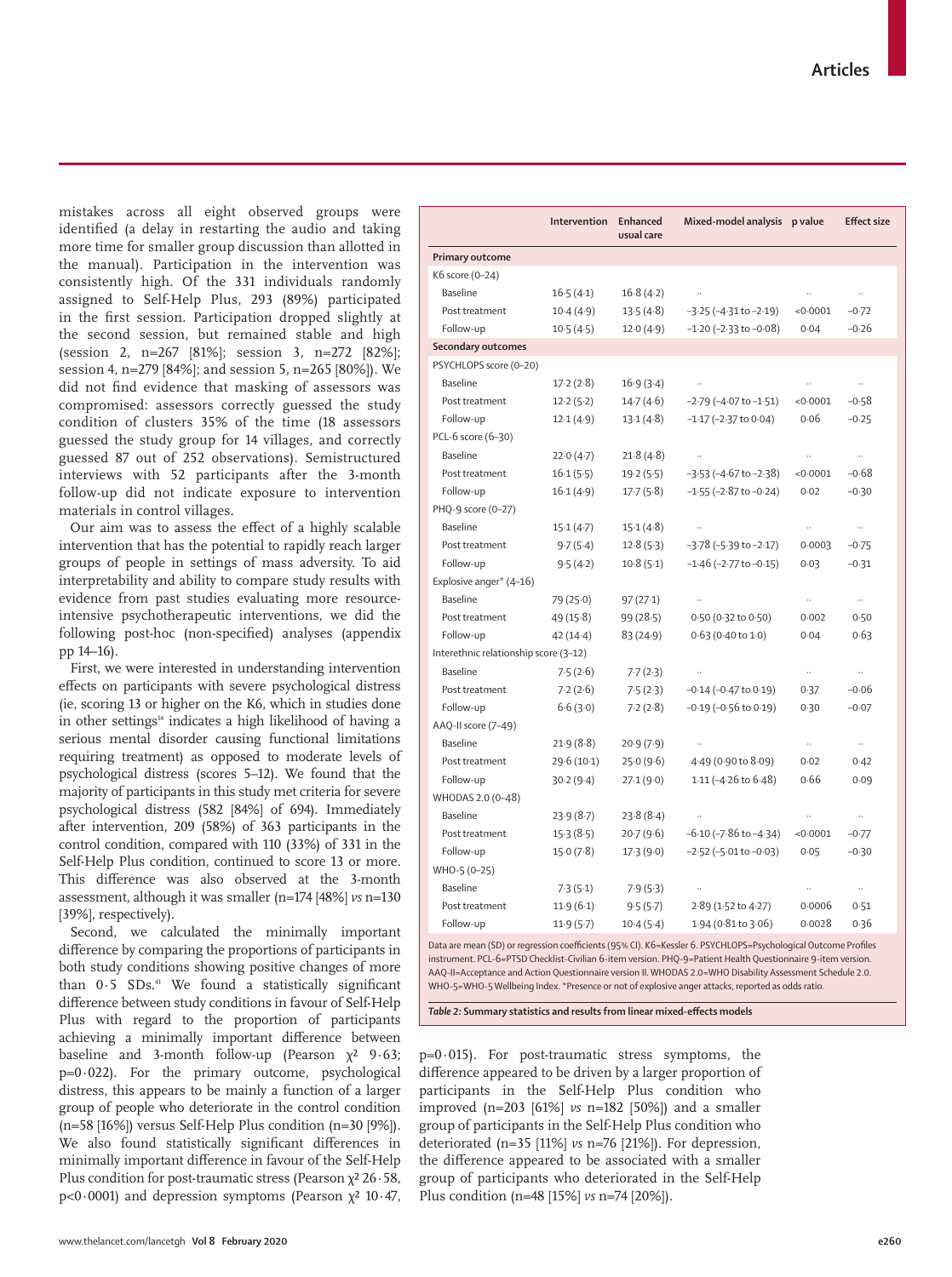## **Discussion**

We evaluated an intervention designed to overcome major obstacles to providing evidence-based mental health support at scale for conflict-affected populations. In low-resource settings, rapidly reaching large groups of people with evidence-based psychotherapies is inhibited by the resources required to train and adequately supervise a clinical workforce; challenges in maintaining fidelity to intervention manuals; the need to address psychological distress experienced by people with and without diagnosable mental disorders; and size of the affected population.4 The intervention attempted to meet these challenges by further innovation in the area of task sharing and intervention delivery (ie, decreasing requirements for training and supervision while delivering excellent intervention fidelity through use of audio recordings and a self-help book); targeting psychological distress regardless of whether people meet criteria for diagnosable mental disorders; and tripling the number of participants reached per session. To the best of our knowledge, this study is the first cRCT of a guided self-help intervention in a low-resource humanitarian setting.

In line with our hypotheses, compared with the control group, we found larger improvements at the 3-month postintervention assessment in the Self-Help Plus group for the primary outcome of psychological distress and five of eight secondary outcomes. Identified effects were robust ie, not moderated by trauma and gender-based violence exposure, length of time in settlement, or baseline levels of distress. Identified effect sizes were similar to psychoeducational courses evaluated in adversity-affected populations living in high-income countries (eg, the coping with depression course has a pooled effect size of d  $0.28$ ),<sup>20</sup> and some transdiagnostic interventions in conflict-affected low-resource settings.<sup>12</sup> Screening for moderate psychological distress resulted in neglible exclusion and de-facto implementation of Self-Help Plus as a universal intervention in these refugee settlements. Because of the diversity of mental health conditions in universally targeted populations, such interventions commonly have smaller effect sizes, but have greater feasibility and reach. Post-hoc analyses identified that the large majority of participants scored above the cutoff for severe psychological distress at baseline, and that a larger percentage of participants in the Self-Help Plus condition were below this level compared with the control condition at 3 months post intervention. Moreover, we found a pattern of larger minimally significant deterioration in the control condition compared with the Self-Help Plus condition for psychological distress, post-traumatic stress, and depression symptoms at 3 months post intervention. This is important to note, given the high level of continued stressors experienced by South Sudanese refugees in northern Uganda, including continued political instability in South Sudan, restrictions in access to basic needs, and gender-based violence (eg, intimate partner violence).

We note several limitations of the study. First, followup assessment was done 3 months after intervention. Long-term assessments would be helpful to understand benefits over time. Nonetheless, alleviation of suffering is a widely accepted objective of humanitarian action, and Self-Help Plus offers sizeable immediate effects. Second, our psychological distress measure had a lower than acceptable internal consistency of  $0.65$ , indicating it might tap into multiple types of mental health phenomena rather than one unified concept, which might hamper consistent interpretation of change over time. Third, we did not control for frequency of contact with service providers between study conditions. Fourth, we randomised a limited number of clusters. Although we did not identify differences between study conditions at baseline, it is possible that clusters differed on unmeasured variables. Fifth, our study focused on female refugees, which has important implications for generalisability. Women are an important group in conflict-affected settings given their high exposure to systematic and gendered adversities, but it will also be crucial to understand how male mental health needs can be addressed.

Taken together, our findings indicate that Self-Help Plus might be well suited as a first-line intervention for large populations exposed to major stressors in lowresource settings. Where feasible, this intervention should be implemented within a stepped-care framework, where those for whom Self-Help Plus is not sufficient are offered a more potent intervention. Following WHO's model of the optimal mix of mental health services,<sup>42</sup> Self-Help Plus would fill an important role to strengthen self-care and informal community care. The moderation results suggest that the intervention benefits populations similarly across different trauma histories and levels of distress. Given these positive results, WHO will make the Juba Arabic version of Self-Help Plus publicly available, and will make the English version available after replication of this study.

Our findings raise several questions for future research. First, as with resource-intensive psychological treatments in humanitarian settings,<sup>3</sup> it is important to understand why effect sizes reduce over time. A Cochrane review of psychological treatments—mostly consisting of relatively higher resource-intensive interventions—in humanitarian settings in low-income and middle-income countries found a drop in effect size for post-traumatic stress disorder symptoms from  $-1.07$  immediately after treatment (16 studies), to –0·49 at 1–3 months after intervention (18 studies), and  $-0.37$  at 6 months after intervention (five studies).<sup>3</sup> Currently, there is little knowledge on whether these drops in effect sizes are due to intervention-related processes (eg, a loss of gained skills over time or a return to previous behaviour patterns), or context-related processes (eg, new or continued adversities associated with renewed psychological distress). Studies could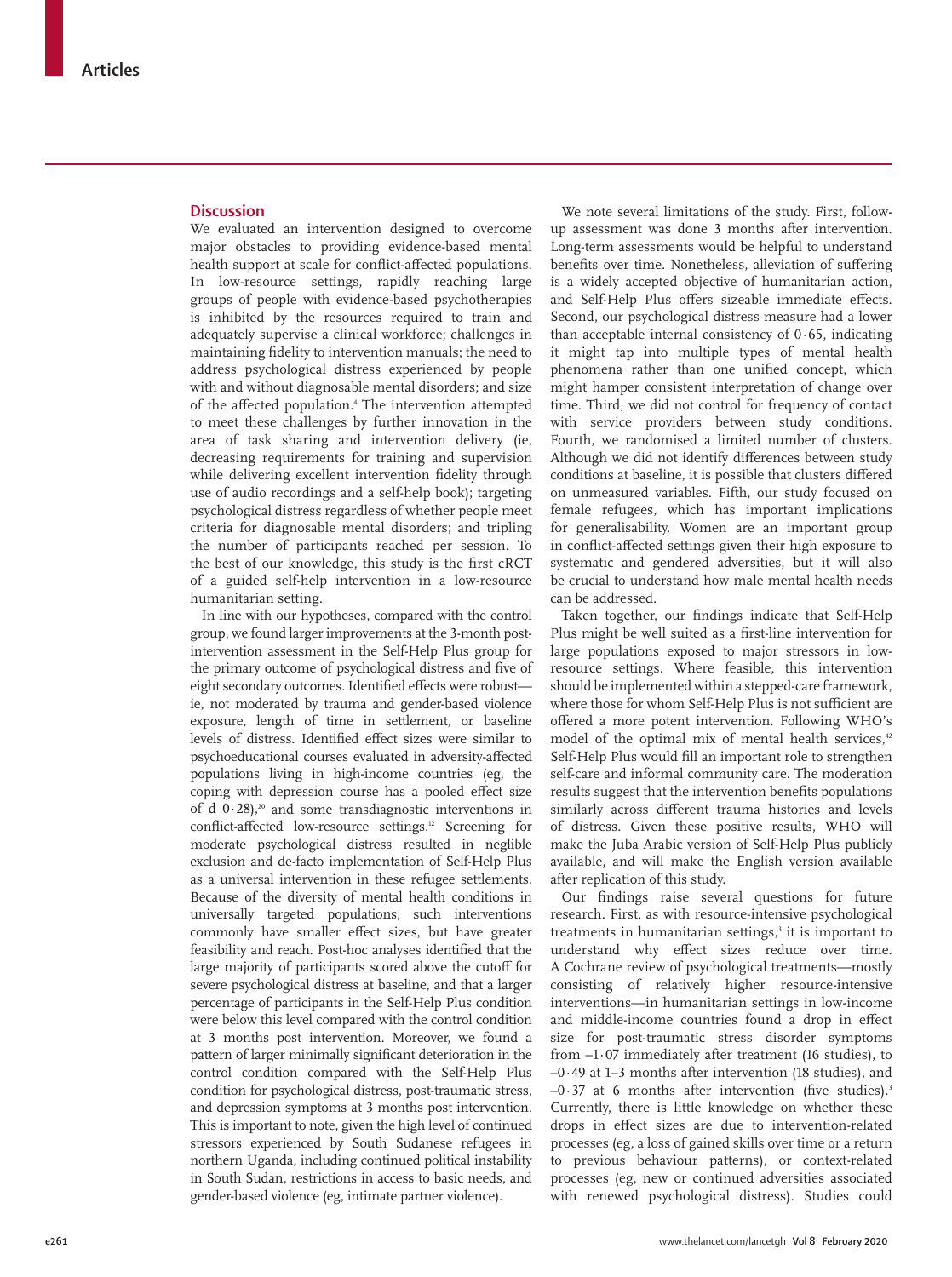explore whether booster sessions or integration within humanitarian programming aimed at addressing critical stressors (eg, poverty or gender-based violence) might assist in maintaining benefits. Second, a related question concerns how Self-Help Plus might have achieved its effects—ie, the mechanisms of change. Research on this topic would also assist in situating this third-wave intervention vis a vis cognitive behavioural treatment elements more commonly tested in humanitarian settings. Such research could consist of detailed mediation analyses, as well as an effort to understand participants' own perspectives regarding identified benefits. Third, future research should address how Self-Help Plus delivery might be optimised for large-scale use in low-resource contexts (eg, through integration with primary health care, specialised mental health services, or stepped-care models). An important question for all psychological interventions tested in controlled research settings concerns how quality of implementation and monitoring of safety concerns can be guaranteed as part of routine service delivery. Additional questions concern whether Self-Help Plus might be an effective preventive intervention, and the cost-effectiveness of Self-Help Plus compared with established evidence-based psychotherapies.

In conclusion, among South Sudanese female refugees, a self-help intervention with enhanced usual care resulted in larger improvements in psychological distress, PTSD and depression symptoms, explosive anger, functional impairment, and subjective wellbeing at 3 months post intervention compared with enhanced usual care.

#### **Contributors**

WAT, FLB, and MvO designed the study with inputs from KC, JA, RAB, CG-M, PV, and RGW. MRL coordinated data collection, with support from DPL, AA, and WAT. KC and FLB did Self-Help Plus training. KC and TMA provided Self-Help Plus-related technical backstopping. AA provided clinical backstopping. RJM and DPL did statistical analyses. All authors assisted in interpretation of results. WAT wrote a first draft of the Article. All authors contributed substantially to revising the Article and approved submission.

## **Declaration of interests**

We declare no competing interests.

#### **Data sharing**

De-identified data and a data dictionary will be made available for individual patient data meta-analyses with publication of the trial after approval of a proposal and signed data access agreement (wtol@jhu.edu, vanommerenm@who.int).

#### **Acknowledgments**

This project is funded by the Research for Health in Humanitarian Crises (R2HC) Programme, managed by ELRHA. The authors alone are responsible for the views expressed in this Article and they do not necessarily represent the views, decisions, or policies of the institutions with which they are affiliated.

#### **References**

- 1 Charlson F, van Ommeren M, Flaxman A, Cornett J, Whiteford H, Saxena S. New WHO prevalence estimates of mental disorders in conflict settings: a systematic review and meta-analysis. *Lancet* 2019; **394:** 240–48.
- 2 Tol WA, Barbui C, Galappatti A, et al. Mental health and psychosocial support in humanitarian settings: linking practice and research. *Lancet* 2011; **378:** 1581–91.
- 3 Purgato M, Gastaldon C, Papola D, van Ommeren M, Barbui C, Tol WA. Psychological therapies for the treatment of mental disorders in low- and middle-income countries affected by humanitarian crises. *Cochrane Database Syst Rev* 2018; **7:** CD011849.
- 4 Tol WA, Barbui C, Bisson J, et al. World Health Organization guidelines for management of acute stress, PTSD, and bereavement: key challenges on the road ahead. *PLoS Med* 2014; **11:** e1001769.
- 5 Bass JK, Annan J, McIvor Murray S, et al. Controlled trial of psychotherapy for Congolese survivors of sexual violence. *N Engl J Med* 2013; **368:** 2182–91.
- Weiss WM, Murray LK, Zangana GA, et al. Community-based mental health treatments for survivors of torture and militant attacks in Southern Iraq: a randomized control trial. *BMC Psychiatry* 2015; **15:** 249.
- Rahman A, Hamdani SU, Awan NR, et al. Effect of a multicomponent behavioral intervention in adults impaired by psychological distress in a conflict-affected area of Pakistan: a randomized clinical trial. *JAMA* 2016; **316:** 2609–17.
- 8 Silove D, Ventevogel P, Rees S. The contemporary refugee crisis: an overview of mental health challenges. *World Psychiatry* 2017; **16:** 130–39.
- 9 de Jong JT, Komproe IH, Van Ommeren M. Common mental disorders in postconflict settings. *Lancet* 2003; **361:** 2128–30.
- 10 Murray LK, Dorsey S, Haroz E, et al. A common elements treatment approach for adult mental health problems in low and middle income countries. *Cognit Behav Pract* 2014; **21:** 111–23.
- Dawson KS, Bryant RA, Harper M, et al. Problem Management Plus (PM+): a WHO transdiagnostic psychological intervention for common mental health problems. *World Psychiatry* 2015; **14:** 354–57.
- 12 Betancourt TS, McBain R, Newnham EA, et al. A behavioral intervention for war-affected youth in Sierra Leone: a randomized controlled trial. *J Am Acad Child Adolesc Psychiatry* 2014; **53:** 1288–97.
- Lee YY, Stockings EA, Harris MG, et al. The risk of developing major depression among individuals with subthreshold depression: a systematic review and meta-analysis of longitudinal cohort studies. *Psychol Med* 2018; **49:** 1–11.
- 14 Prochaska JJ, Sung HY, Max W, Shi Y, Ong M. Validity study of the K6 scale as a measure of moderate mental distress based on mental health treatment need and utilization. *Int J Methods Psychiatr Res* 2012; **21:** 88–97.
- Stark L, Ager A. A systematic review of prevalence studies of genderbased violence in complex emergencies. *Trauma Violence Abuse* 2011; **12:** 127–34.
- 16 Bolton P, Bass J, Betancourt T, et al. Interventions for depression symptoms among adolescent survivors of war and displacement in northern Uganda: a randomized controlled trial. *JAMA* 2007; **298:** 519–27.
- 17 Tol WA, Stavrou V, Greene MC, Mergenthaler C, van Ommeren M, García Moreno C. Sexual and gender-based violence in areas of armed conflict: a systematic review of mental health and psychosocial support interventions. *Confl Health* 2013; **7:** 16.
- Prabhakaran D, Anand S, Watkins DA, et al. Cardiovascular, Respiratory, and related disorders: key messages from Disease Control Priorities, 3rd edn. *Lancet* 2018; **391:** 1224–36.
- 19 Epping-Jordan JE, Harris R, Brown FL, et al. Self-Help Plus (SH+): a new WHO stress management package. *World Psychiatry* 2016; **15:** 295–96.
- 20 Cuijpers P, Muñoz RF, Clarke GN, Lewinsohn PM. Psychoeducational treatment and prevention of depression: the "Coping with Depression" course thirty years later. *Clin Psychol Rev* 2009; **29:** 449–58.
- 21 Cuijpers P, Donker T, van Straten A, Li J, Andersson G. Is guided self-help as effective as face-to-face psychotherapy for depression and anxiety disorders? A systematic review and meta-analysis of comparative outcome studies. *Psychol Med* 2010; **40:** 1943–57.
- 22 Tol WA, Augustinavicius J, Carswell K, et al. Translation, adaptation, and pilot of a guided self-help intervention to reduce psychological distress in South Sudanese refugees in Uganda. *Glob Ment Health*  2018; **5:** e25.
- 23 Tol WA, Augustinavicius J, Carswell K, et al. Feasibility of a guided self-help intervention to reduce psychological distress in South Sudanese refugee women in Uganda. *World Psychiatry* 2018; **17:** 234–35.